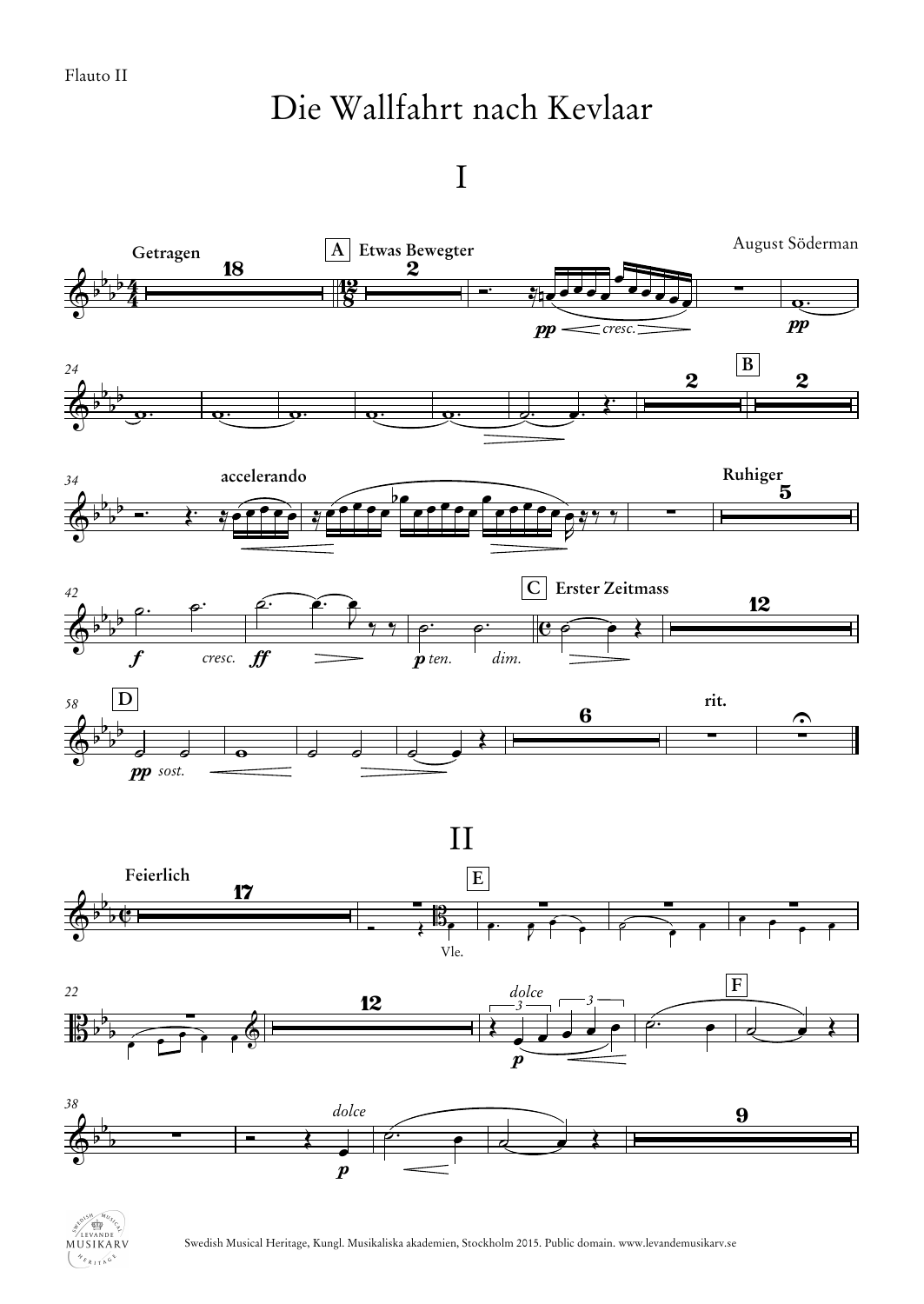Flauto II